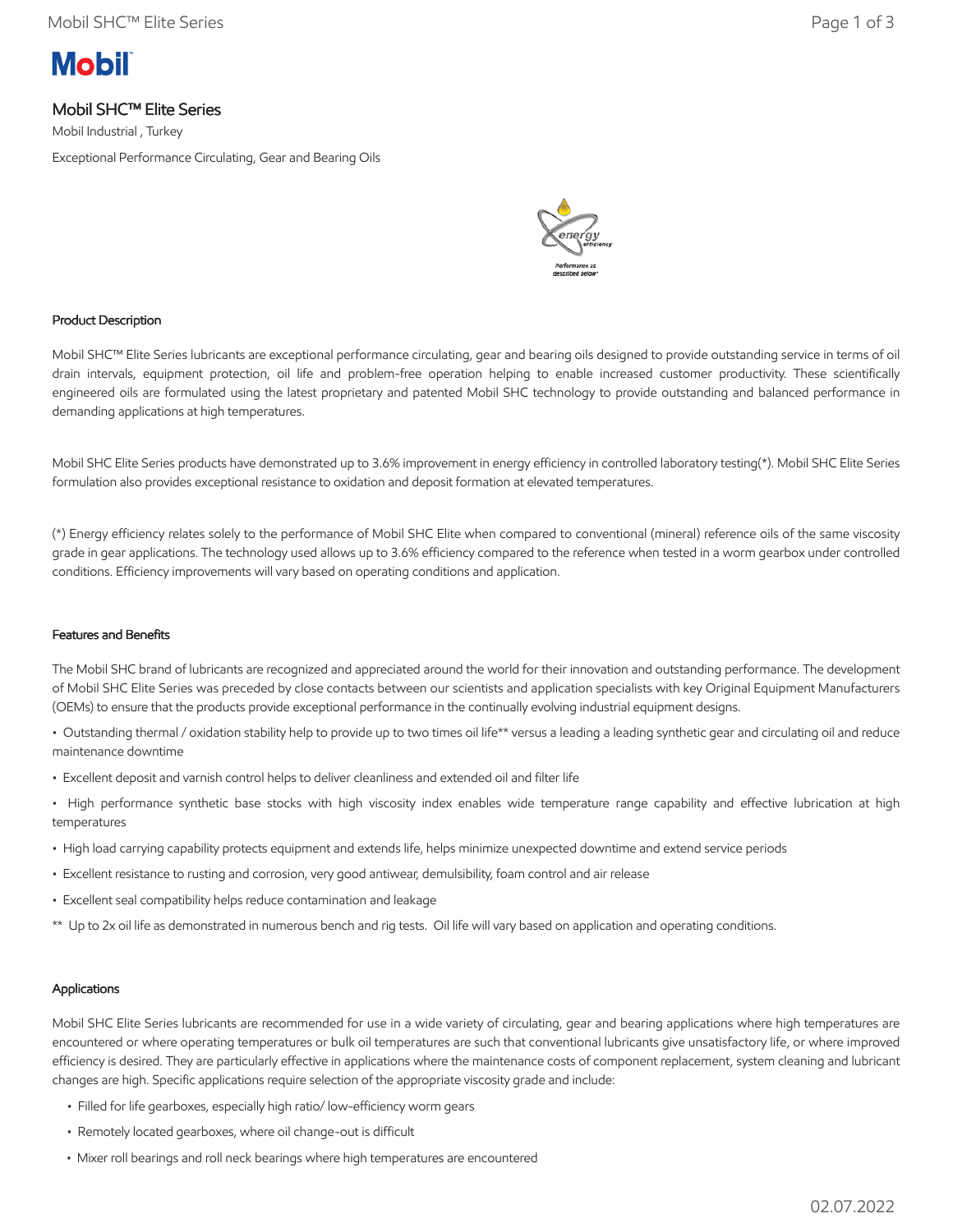# Mobil SHC™ Elite Series Page 2 of 3

- Plastic calendars
- Severe centrifuge applications, including marine centrifuges

 • Mobil SHC Elite 150 and 220 are suitable for Oil Flooded Rotary Screw Compressors compressing natural gas, field gas gathering, CO2 and other process gasses used in the natural gas industry

### Specifications and Approvals

| This product has the following approvals: | 150 | 220 | 320 |
|-------------------------------------------|-----|-----|-----|
| Fives Cincinnati P-59                     |     |     | Х   |
| Fives Cincinnati P-74                     |     | Χ   |     |
| Fives Cincinnati P-77                     |     |     |     |

| This product meets or exceeds the requirements of: | 150 | 220      | 320 |
|----------------------------------------------------|-----|----------|-----|
| AGMA 9005-F16                                      | X   | X        | X   |
| DIN 51517-2:2018-09                                | X   | X        | X   |
| DIN 51517-3:2018-09                                | X   | X        | X   |
| ISO L-CKD (ISO 12925-1:2018)                       | X   | $\times$ | X   |

## Properties and Specifications

| Property                                               | 150            | 220            | 320            |
|--------------------------------------------------------|----------------|----------------|----------------|
| Grade                                                  | <b>ISO 150</b> | <b>ISO 220</b> | <b>ISO 320</b> |
| Appearance, AMS 1738                                   | Clear & Bright | Clear & Bright | Clear & Bright |
| Copper Strip Corrosion, 24 h, 121 C, Rating, ASTM D130 | 2A             | 2A             | 2A             |
| Density @ 15.6 C, g/ml, ASTM D4052                     | 0.870          | 0.872          | 0.873          |
| Emulsion, Time to 37 mL Water, 82 C, min, ASTM D1401   | 30             | 30             | 30             |
| FE8 wear test, V50 roller wear, mg, DIN 51819-3        | 2.5            | 1.5            |                |
| FZG Scuffing, Fail Load Stage, A/8.3/90, ISO 14635-1   | 12             | 13             | 13             |
| Flash Point, Cleveland Open Cup, °C, ASTM D92          | 266            | 272            | 278            |
| Foam, Sequence I, Stability, ml, ASTM D892             | $\mathbf 0$    | $\mathbf 0$    | $\mathbf{0}$   |
| Foam, Sequence I, Tendency, ml, ASTM D892              | 2094           | 20             | 20             |
| Foam, Sequence II, Stability, ml, ASTM D892            | $\mathbf 0$    | $\mathbf{0}$   | $\mathbf{0}$   |
| Foam, Sequence II, Tendency, ml, ASTM D892             | 50             | 50             | 50             |
| Foam, Sequence III, Stability, ml, ASTM D892           | $\mathbf 0$    | $\mathbf{0}$   | $\mathbf 0$    |